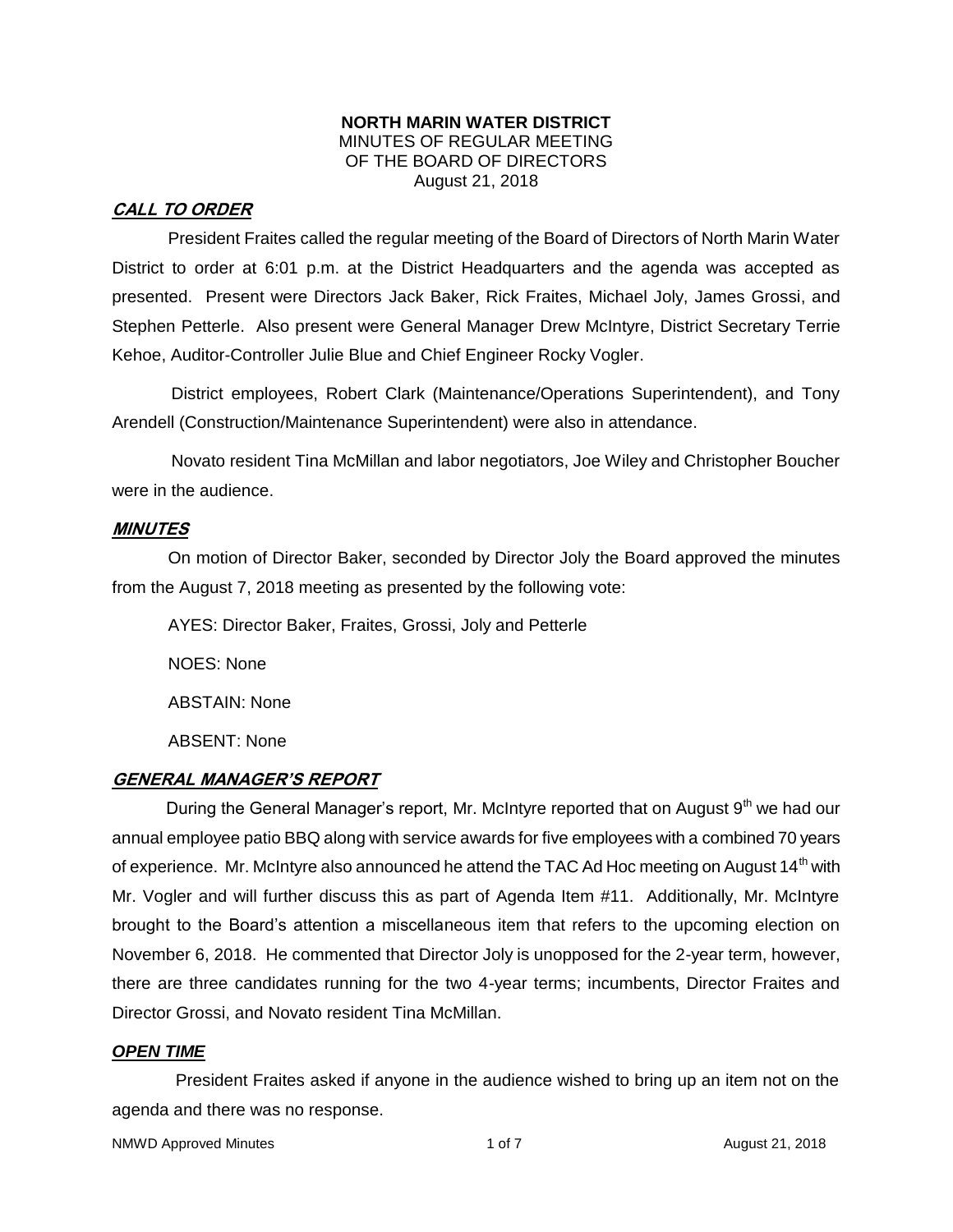#### *STAFF/DIRECTORS REPORTS*

President Fraites asked if staff or Directors wished to bring up an item not on the agenda and the following items were discussed:

Mr. Clark reported that we had a major leak resulting in a loss of a million and a half gallons of water in the Bel Marin Keys area near Highway 101. In addition, another leak was reported near Scottsdale Marsh between Ford Way and Yukon Way. Director Baker asked if the Bel Marin Keys leak was located near the SMART crossing. Mr. Clark stated that the break was near the tracks on a pipeline perpendicular to the freeway. Director Joly asked if a million and a half gallons was considered very large. Mr. Clark replied that it is extremely large when you consider in Novato we use five million gallons for our annual flushing program. Mr. Clark also stated the Scottsdale Marsh leak was under the 330,000 gallon threshold which means we do not need to file any paperwork with the state. In addition, Mr. Clark announced that we started dredging the ponds in Oceana Marin last week. He stated that we now anticipate less sludge than what was originally estimated; therefore the duration and cost should be less. Director Baker wanted to know where the sludge was going and if it was the least expensive location. Mr. Vogler replied that we are taking the sludge to Solano County because it was the most affordable option.

## *MONTHLY PROGRESS REPORT*

Mr. McIntyre reviewed the Monthly Progress Report for July. He reported that water supply in the Agency's two Russian River reservoirs, Lake Sonoma and Lake Mendocino is good at 84% and 91% capacity. He added that Novato's water production was up 11% and West Marin was up 10%. He stated that there are still some discrepancies in the production versus consumption numbers for West Marin and it is still believed there may be one or more leaks as the cause as all West Marin production meters were calibrated and found to be accurate. Mr. McIntyre advised that Stafford Treatment Plant production is trailing 30% below last year and Stafford Lake is at 48% capacity and three feet below the average lake elevation at this time of year. He also stated that recycled water production is up 8% over last year and would have been higher except for the fact that no recycled water has been produced at Las Gallinas Valley Sanitary District since April 20<sup>th</sup> due to mechanical problems requiring a major rehabilitation in process piping. He commented that Las Gallinas expects to have the problem fixed by the end of August. Director Baker inquired if Las Gallinas is confident this issue will be fixed after the piping modifications are made. Mr. McIntyre replied that he assumes that to be the case and their General Manager understands the importance of getting recycled water production up and running again.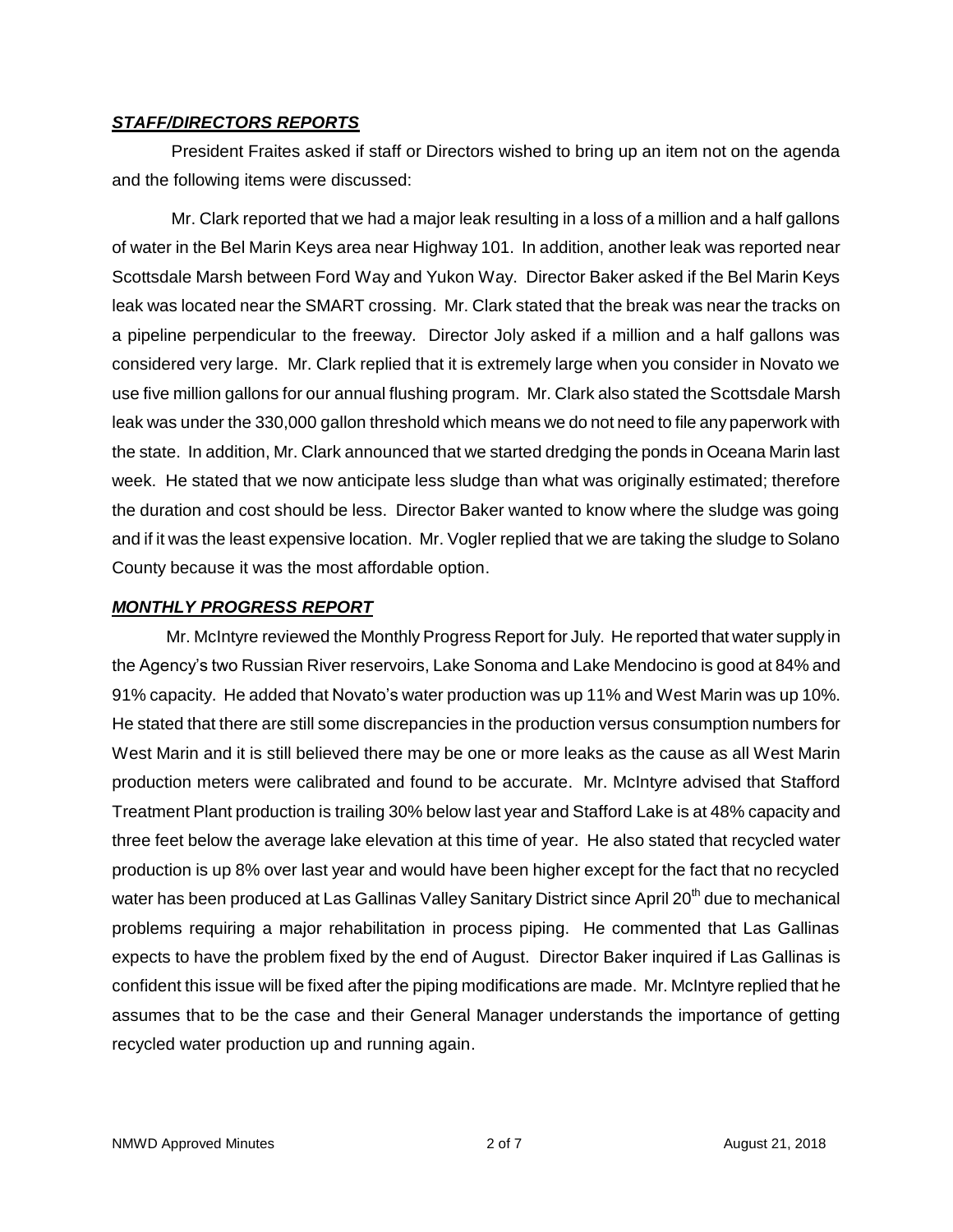Mr. McIntyre also advised that everything looks good in Oceana Marin and, under Safety and Liability; we are up to 277 days without a lost time injury. He added that that number of service orders for this month are up 78% due to due the AMI project resulting in the generation of more work order tags. Ms. Blue summarized the Monthly Report of Investments. At month end the District's Investment Portfolio had an amortized cash balance of \$17,264,717 and a market value of \$17,229,763. .

## **PRELIMINARY FY 2017/2018 FINANCIAL STATEMENT**

Ms. Blue presented the preliminary financial statement and stated that since the audit is currently underway, final numbers will be presented at an upcoming board meeting. She reported that at the end of FY 18, consolidated actual revenues exceeded budget by \$2.4M. This was primarily due to a 9% increase in water sales in the Novato Water system. Ms. Blue added that Novato water generated \$1.4M in connection fees which was an increase of 42% from the prior year and that Stafford Treatment Plant produced 646 MG. She advised that recycled water operating revenue is up 30% from the prior year and that West Marin had an increase in operating revenue of 14% and a net income of \$243K. Ms. Blue stated that Oceana Marin had an increase in net operating revenue of 11% and a net income of \$87K primarily due to increases in rates and consumption. Director Joly asked a question about Stafford production costs being above the budgeted amount. Mr. Clark responded that there are significant fixed charges related to Stafford Treatment Plant operation and operation efficiency is tied to the total volume of water produced. If production falls below 750 MG per year, the unit cost for operation increases.

# **CONSENT CALENDAR**

On the motion of Director Petterle, and seconded by Director Baker the Board approved the following item on the consent calendar by the following vote:

AYES: Director Baker, Fraites, Grossi, Joly and Petterle

NOES: None

ABSTAIN: None

ABSENT: None

# **ATHERTON AVENUE LAND DIVISION RENEWAL OF LETTER AGREEMENT WITH THE NOVATO FIRE PROTECTION DISTRICT – APN 143-350-44, 45 AND 46**

Mr. Vogler requested that the Board authorize renewal of the Novato Fire Protection District (NFPD) letter agreement to serve as financial guarantee by the Fire District for all costs associated with construction of water distribution facilities to serve this project. He stated that NFPD intends to revert the parcel to acreage for construction of a training facility, but has not yet initiated the land use

NMWD Approved Minutes and the state of 3 of 7 August 21, 2018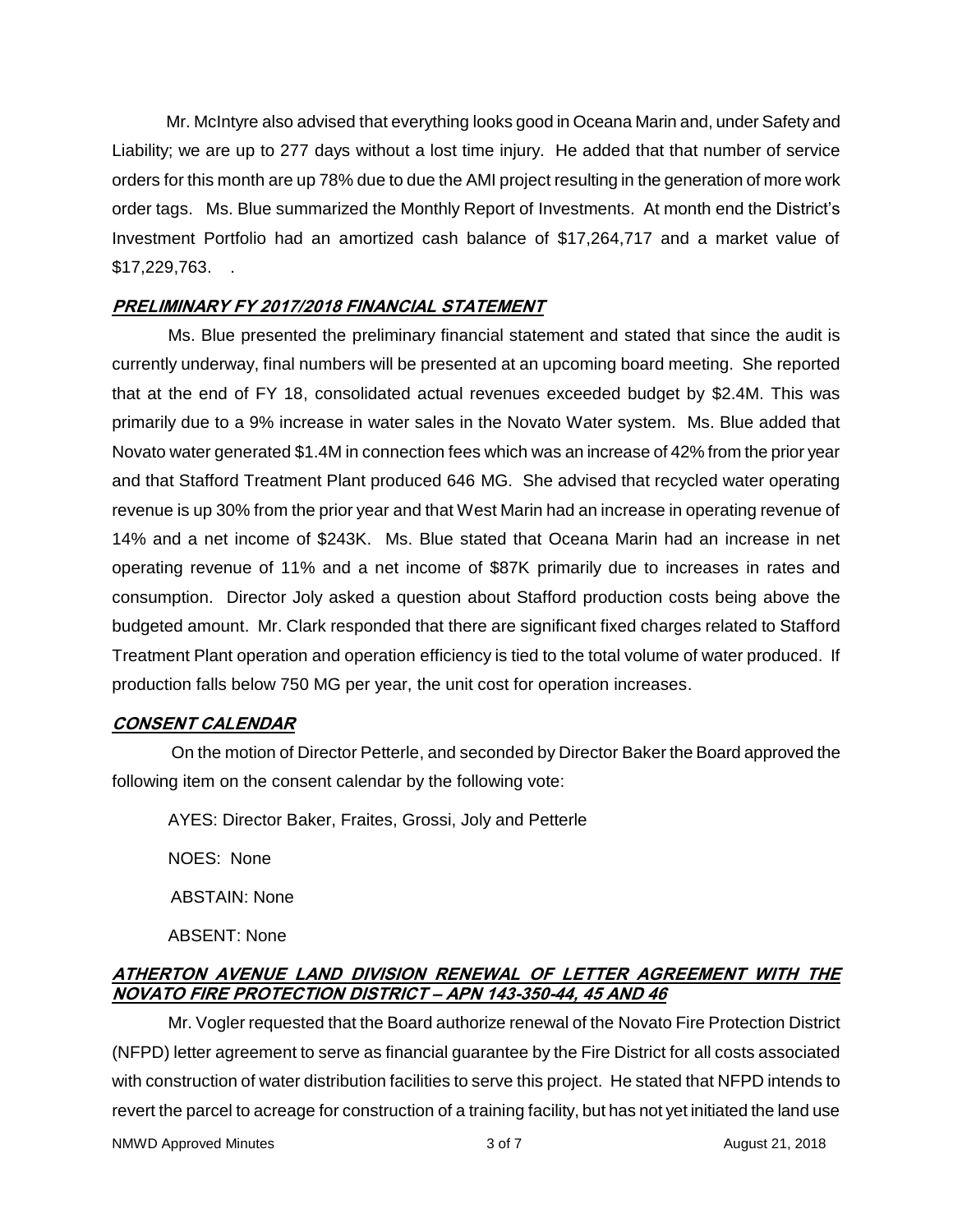approval process and is therefore requesting another four (4) year renewal. He added that the water agreement including financial guarantee for this project must remain in effect as long as the three marketable lots exist and, should the Fire District secure approval from the County of Marin for a reversion to acreage, the agreement can be cancelled.

## *ACTION CALENDAR*

# *DUMP TRUCK REPLACEMENT AUTHORIZATION*

Mr. Clark stated that our current dump truck #52 (1999 Ford F450 3 cubic yard) has a failing transmission in addition to other needed repairs and is in need of major maintenance. He reported that staff has determined that is not cost effective to make the necessary repairs, estimated at \$12,000, especially since the market value for this vehicle is in the \$15,000 range. Mr. Clark recommended purchase of a new dump truck. Director Joly asked if we had an in-house mechanic. Mr. Clark confirmed that we do, however that the larger equipment is repaired by Peterson Truck.

On the motion of Director Petterle, and seconded by Director Joly, the Board approved authorization for staff to solicit bids for the purchase of a new 2018 model year dump truck by the following vote:

AYES: Director Baker, Fraites, Grossi, Joly and Petterle

NOES: None

ABSTAIN: None

ABSENT: None

# *REVISED CHIEF ENGINEER JOB DESCRIPTION*

Mr. McIntyre proposed a revision to the current Chief Engineer job description to replace the mandatory local residency requirement to a local residency "preference" which is similar to the recent Auditor-Controller job description changes.

On the motion of Director Baker, and seconded by Director Joly, the Board approved the revised Chief Engineer job description by the following vote:

AYES: Director Baker, Fraites, Grossi, Joly and Petterle

NOES: None

ABSTAIN: None

ABSENT: None

# *INFORMATION ITEMS*

NMWD Approved Minutes and the state of 4 of 7 August 21, 2018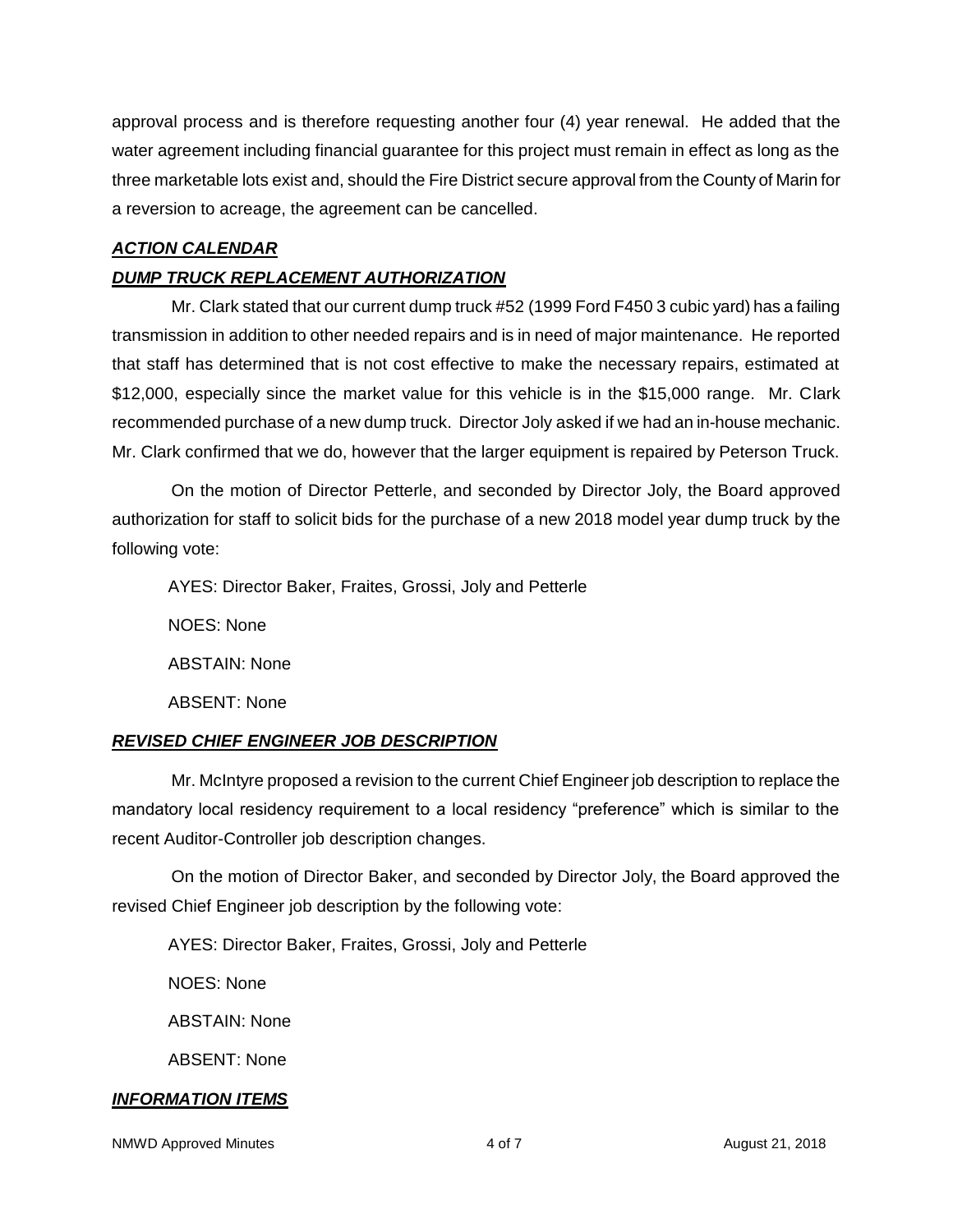### *PG&E WILDLIFE SAFETY PROGRAM*

Mr. Clark informed the Board of a new PG&E public safety power shutoff program to better address how high voltage power lines may affect the potential for wildfires in our area. He stated that upon review of the information it became apparent that PG&E's plan could result in power curtailments to various water system facilities during high wildfire threat weather events for up to four days. He stated that we will be reviewing our distribution system generator connection plan based on this new information. Director Baker acknowledged that the tanks are typically filled overnight when power rates are less, but asked if staff deviates from the pumping schedule during high fire danger. Mr. Clark responded that we try to maintain 75% storage levels during high fire threat periods even if pumping occurs during more expensive power periods of the day. Director Fraites inquired if the plan with be in full cooperation with both Novato Fire and Marin County Fire. Mr. Clark stated he has already made outreach to both fire agencies. Director Petterle stated that PG&E is not the only factor in causing wildfires; there are other considerations such as lightening and people using gasoline engine mowers, etc. Director Grossi stated he was concerned with the south side of Novato, where there has not been a fire in over a century and there is a lot of dead brush. Director Joly wanted to know if we could categorize the facilities that are in the high fire areas, and Director Baker inquired about the use of generators. Mr. Clark responded that they will be looking at both of these issues and he will have more information to report at a future meeting.

## *WAC/TAC MEETING UPDATE- AUGUST 6, 2018*

Mr. McIntyre summarized the August  $6<sup>th</sup> WAC/TAC$  meeting and reported that the main topics of discussion were the Agency's Regional Water Supply Resiliency Study and PG&E's Potter Valley Project relicensing efforts. He also noted that the TAC approved a succession planning process that mirrors the WAC but also allows up to two, 2-year extensions. Mr. McIntyre stated that the Water Supply Strategies Action Plan update will review the current nine water supply strategies developed to increase water system reliability and revise as appropriate based on input from water contractors. On a related note, he advised that Sonoma County Water Agency will be installing eight fire cameras with a goal to help protect Lake Sonoma Watershed from future fire threats. Director Grossi questioned if the \$422,000 cost for the cameras included the whole system. Mr. McIntyre stated that the costs include total first year program costs including installation, implementation and program operation. Director Baker stated that he was impressed by the knowledge that Agency staff had about the fires in Santa Rosa and wondered why we don't see fire agencies at the WAC meetings. Mr. McIntyre responded that the WAC is focused on water supply issues and he believes that other WAC members do, in fact, have separate meetings with their local fire officials, as does North Marin Water District.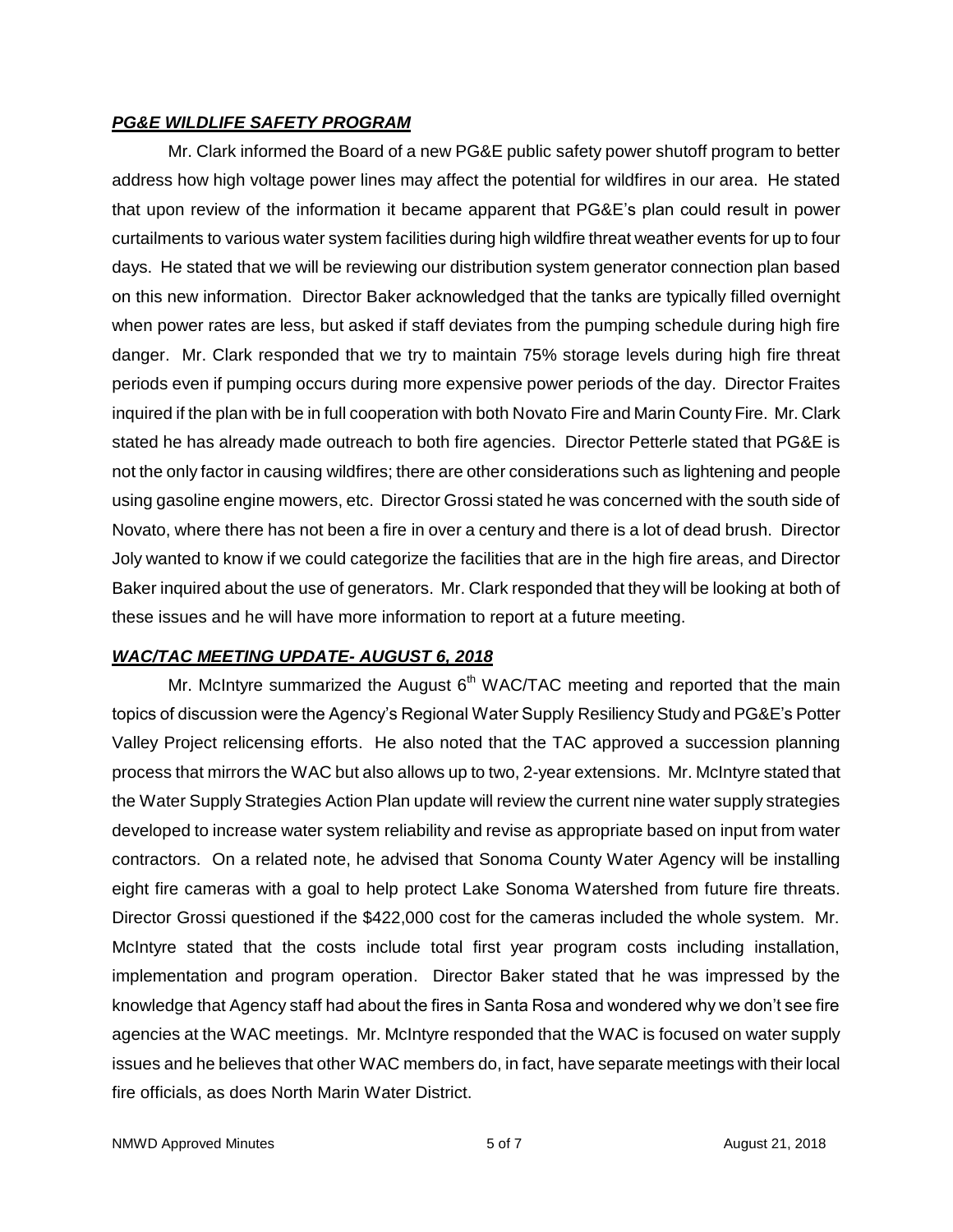Director Fraites asked a question about Congressman Huffman's Two-Basin solution in reference to PG&E's Potter Valley Project. Mr. McIntyre replied that the Two Basin Solution acknowledges that there are co-equal concerns within both the Eel River and Russian River watershed basins regarding water supply and environmental issues associated with continued Eel River water diversion to the Russian River. Director Baker commented that are agricultural stakeholder concerns as well.

Director Fraites commented on the fact that Sonoma County Water Agency (SCWA) is changing their name to Sonoma Water.

#### *NBWRA MEETING UPDATE – JULY 23, 2018*

Mr. McIntyre recapped the July  $23<sup>rd</sup>$  NBWRA meeting and provided an update on Phase 1 participation and additional "true-up" costs paid by the District to reflect a greater grant funding allocation to North Marin. He also reported on the future of the proposed North Bay Water organization. He advised that there still many unanswered questions and more discussions will be held in the upcoming months to see if it makes sense to move forward with this new organization. Director Baker commented that he felt the efforts to date were consultant driven and many agency members seemed cautious about the need to form this new organization at this time.

### *MISCELLANEOUS*

The Board received the following miscellaneous items: Disbursements-Dated August 9, 2018 and August 16, 2018, NMWD Candidates who have Filed Paper for Office – November 11, 2018 Election, 2018 Stafford Dam Inundation Map and Scrap Metal Receipts.

The Board also received the following news articles: Water efficiency is…sheet mulching together, Salinity Intrusion Notice (Pt. Reyes Light) – August 9, 2018, Key races shaping up in Marin, and Tax on California water revived to clean up drinking water – but it's voluntary.

Mr. McIntyre stated that at the March 6, 2018 meeting the Board approved an Oppose Unless Amended letter for SB 623 (Monning) regarding a proposed water tax to address a lack of access to safe drinking water for some disadvantaged communities. He advised that this bill has been amended (now SB845) to allow an "Opt Out 'option, however it would still require North Marin Water District to solicit water tax payments and administer the program. Mr. McIntyre requested the Board's support to send another letter of opposition, stating that revenue to support the program should come from the state's general fund or some other state wide funding source rather than require community water systems to become tax collectors for the state. The Board consented to sending an opposition letter similar to the March 2018 letter.